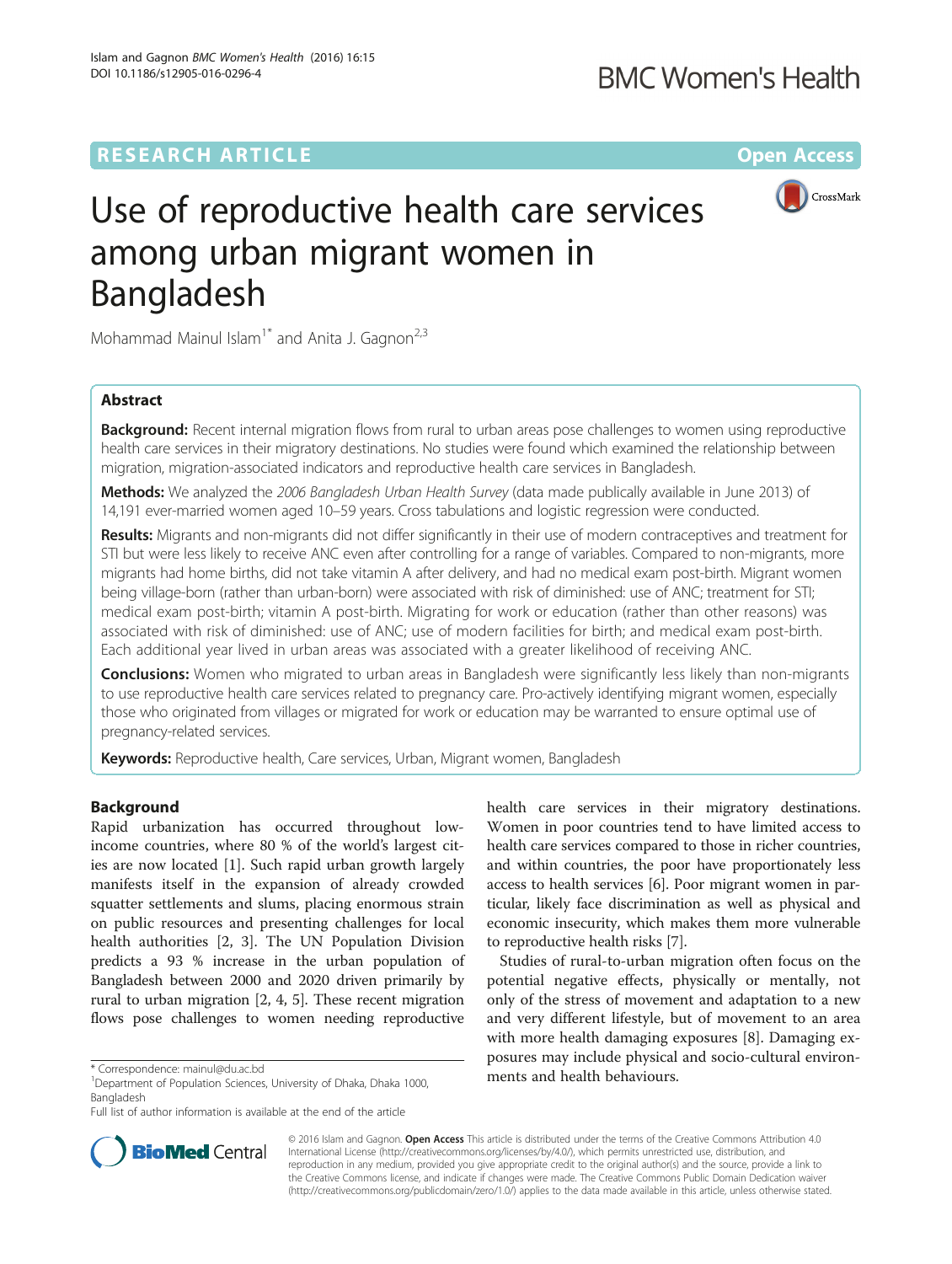Literature on migration shows that use of health and social services for migrants is determined by their legal status and by availability, accessibility, acceptability and quality of services which depend on other influences including social, cultural, structural, linguistic, gender, financial and geographical factors [\[6](#page-6-0), [9](#page-6-0)–[11](#page-6-0)]. Different beliefs and knowledge about health and illness can deter migrants from using national health services [\[12](#page-6-0)]. Moreover, health literacy in the sense of awareness of entitlements to care and availability of services may pose a barrier to use of services [[12](#page-6-0)].

Studies have examined the relationship between migration and general health status, health vulnerability among temporary migrants, rural-urban return migration and use of family planning, urban migrants and under-five child mortality, internal migration and contraceptive knowledge and use, temporary migration and HIV/STD risks, and internal migration and use of reproductive and child health services [\[13](#page-6-0)–[20\]](#page-6-0). These studies show that health/reproductive health can be a driver or a barrier to migration through direct and indirect impacts on migration decisions [[21\]](#page-6-0). Studies on the impact of migration on reproductive health show that urban migrants are disadvantaged in accessing health care services [\[16](#page-6-0), [19](#page-6-0), [22](#page-6-0), [23\]](#page-6-0).

In Bangladesh, studies on migration have focused on reasons for migration, basic characteristics of migrants, employment and income, and household living conditions [[24, 25\]](#page-6-0). Some have focused on the relationship between migration and fertility and family planning, child survival, and household living conditions [\[17](#page-6-0), [26\]](#page-6-0). These studies have generally used small samples, which have made it difficult to analyze the relationships between key factors comprehensively. No studies were found which examined the relationship between migration, migrationassociated indicators and reproductive health care services in Bangladesh. Our study intended to begin to fill this gap.

The objectives of our study were to answer the following research questions: (1) What is the relationship between migration (internal migrant/non-migrant) and Bangladeshi urban women's use of reproductive health care services [modern contraceptive use, antenatal care (ANC), modern facilities used for birth, medical exam post-birth, Vitamin A post-birth and STI treatment]? (2) What is the relationship between migration indicators (place of birth, length of time living in current place of residence, reasons for migration) and use of these services among internal migrant women in urban Bangladesh?

#### Methods

We performed analyses of cross-sectional survey data from the 2006 Bangladesh Urban Health Survey (UHS) made publically available on June 24, 2013 [[27, 28](#page-6-0)]. Our sample of 14,191 women was drawn from the sample of

all ever-married women aged 10–59 living in separate households in urban areas of Bangladesh (see Fig. 1).

We defined 'migrant' as those who had not always lived in their current location. We performed logistic regression analyses of factors affecting selected reproductive health care services. Reproductive health care services selected included modern contraceptive use, ANC received prior to last birth, modern facilities used at birth, medical exam post-birth, receiving Vitamin A post-birth and treatment sought for STIs.

The study protocol was approved by the Institutional Review Board (IRB) of the Faculty of Medicine of McGill University, Montreal, Quebec, Canada. We obtained our data following approval from the University of North Carolina (UNC). Data were de-nominalized by UNC prior to use. All respondents had provided verbal informed consent to be interviewed prior to completing the 2006 Bangladesh UHS.

#### **Results**

#### Relationship between migrant status (migrant/non-migrant) of women and their use of reproductive health care services

Table [1](#page-2-0) shows the socio-demographic characteristics of Bangladeshi urban women by migration status ( $n = 8921$ 



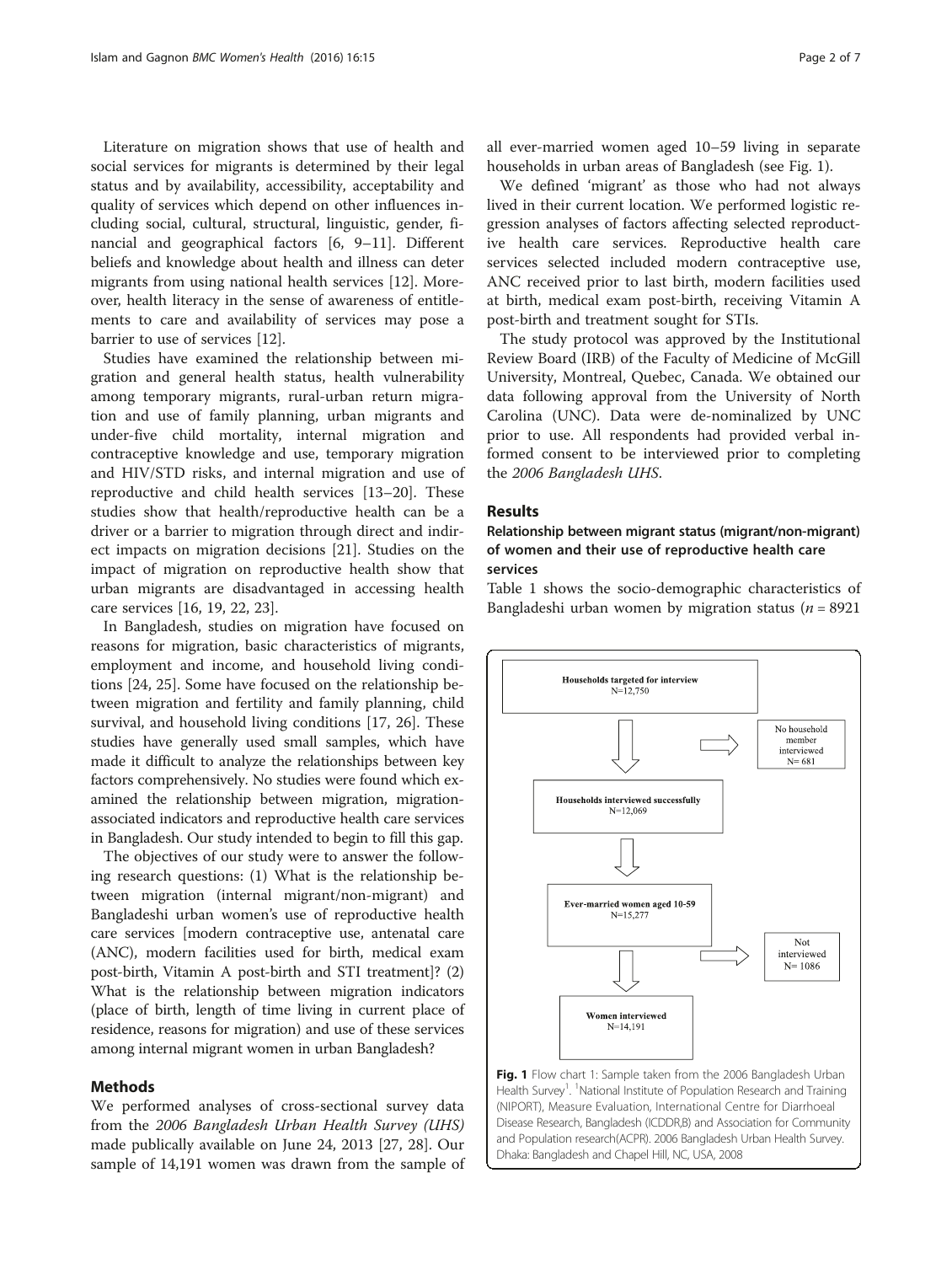| Characteristics                                                                                             | Migrant<br>$(N = 8921)$ | Non-migrant<br>$(N = 5270)$ |
|-------------------------------------------------------------------------------------------------------------|-------------------------|-----------------------------|
| Age*                                                                                                        |                         |                             |
| $\leq 18$                                                                                                   | 7.4                     | 8.9                         |
| $19 - 24$                                                                                                   | 24.5                    | 28.5                        |
| $25 - 29$                                                                                                   | 16.5                    | 17.0                        |
| $30 - 34$                                                                                                   | 14.5                    | 13.4                        |
| $35 - 39$                                                                                                   | 13.3                    | 11.6                        |
| $40 - 44$                                                                                                   | 10.4                    | 8.9                         |
| $45 - 49$                                                                                                   | 6.0                     | 4.8                         |
| $50 - 54$                                                                                                   | 5.1                     | 4.8                         |
| $55 - 59$                                                                                                   | 2.2                     | 2.1                         |
| Marital status*                                                                                             |                         |                             |
| Currently married                                                                                           | 83.1                    | 71.9                        |
| Separated/deserted/widowed/divorced                                                                         | 10.4                    | 10.3                        |
| Never married                                                                                               | 6.5                     | 18.1                        |
| Age at first marriage <18 years*                                                                            | $N = 8343$              | $N = 4317$                  |
|                                                                                                             | 72.2                    | 67.9                        |
| Not attended school*                                                                                        | 36.7                    | 27.5                        |
| Muslim Religion**                                                                                           | 90.1                    | 91.8                        |
| Not working currently*                                                                                      | 67.2                    | 76.4                        |
| Division (Administrative regions in descending<br>order of density of health care facilities)* <sup>a</sup> |                         |                             |
| Dhaka                                                                                                       | 44.0                    | 30.5                        |
| No. of all secondary & tertiary                                                                             |                         |                             |
| hospitals $=$ 40, no. of public hospital                                                                    |                         |                             |
| beds = $6655$ ; population/bed = $6900$                                                                     |                         |                             |
| Rajshahi                                                                                                    | 7.4                     | 15.1                        |
| No. of all secondary & tertiary                                                                             |                         |                             |
| hospitals $= 26$ , no. of public hospital                                                                   |                         |                             |
| beds = 4650; population/bed = 7621                                                                          |                         |                             |
| Chittagong                                                                                                  | 26.8                    | 30.4                        |
| No. of all secondary & tertiary                                                                             |                         |                             |
| hospitals $= 17$ , no. of public hospital                                                                   |                         |                             |
| beds = $3550$ ; population/bed = $8002$                                                                     |                         |                             |
| Khulna                                                                                                      | 12.9                    | 14.1                        |
| No. all secondary & tertiary                                                                                |                         |                             |
| hospitals = $16$ , no. of public hospital                                                                   |                         |                             |
| beds = $2015$ ; population/bed = $8536$                                                                     |                         |                             |
| Sylhet                                                                                                      | 4.8                     | 3.1                         |
| No. of all secondary & tertiary                                                                             |                         |                             |
| hospitals $= 10$ , no. of public hospital                                                                   |                         |                             |
| beds = $1826$ ; population/bed = $5093$                                                                     |                         |                             |

<span id="page-2-0"></span>Table 1 Selected characteristics of Bangladeshi urban women by migrant status (%)

| Barisal                                                | 4.2        | 6.7        |
|--------------------------------------------------------|------------|------------|
| No. of all secondary & tertiary                        |            |            |
| hospitals $= 08$ , no. of public hospital              |            |            |
| beds = $1370$ ; population/bed = $7010$                |            |            |
| Place of current residence*                            |            |            |
| Urban slum                                             | 51.5       | 41.9       |
| Urban non-slum                                         | 38.1       | 40.7       |
| District town                                          | 10.4       | 17.3       |
| Origin of birth*                                       |            |            |
| City corporation                                       | 2.9        | 63.7       |
| District town                                          | 9.2        | 22.8       |
| Other town                                             | 2.7        | 1.0        |
| Village                                                | 83.9       | $11.8^{b}$ |
| Abroad                                                 | 1.3        | 0.6        |
| Illness and healthcare decision making                 |            |            |
| Experience of any serious illness in last year*        | 21.4       | 18.0       |
| Person who makes final decisions about<br>health care* | $N = 7688$ | $N = 3955$ |
| Respondent                                             | 24.3       | 26.8       |
| Spouse                                                 | 33.5       | 29.3       |
| Respondent and spouse jointly                          | 32.1       | 29.6       |
| Someone else                                           | 4.5        | 6.5        |
| Respondent and someone else jointly                    | 5.6        | 7.8        |
| Perceived security of area*                            |            |            |
| Very safe                                              | 40.2       | 46.4       |
| Somewhat safe                                          | 55.5       | 49.0       |
| Unsafe & very unsafe                                   | 4.4        | 4.6        |
| STI symptoms**                                         |            |            |
| Itching in vaginal area                                | 14.8       | 13.0       |
| Genital soreness                                       | 3.7        | 2.7        |
| Sexual violence                                        |            |            |
| Forced to have sexual intercourse                      | $N = 7412$ | $N = 3790$ |
|                                                        | 19.3       | 19.9       |
|                                                        |            |            |

Table 1 Selected characteristics of Bangladeshi urban women by migrant status (%) (Continued)

<sup>a</sup>Government of Bangladesh, DGHS, Health Bulletin 2012: Secondary and tertiary level health care facilities in Bangladesh

bPossible explanations: (i) permanently living in cities but born in villages to get support from relatives staying at villages by mother; (ii) This may be due to definitional constraints of 'urban'. Current place of urban residence might have been regarded as a village at the time respondents were born. For this we examined the length of years lived by both migrant and non-migrant women in the current place of residence considering the current age of the respondents \*Group comparisons by  $\chi^2$ , p = 0.000; \*\* p  $\leq$  0.02

migrants, 5270 non-migrants). Compared with nonmigrants, more migrant women ( $p = .000$  for all comparisons) were aged 19–49 (85.2 vs. 84.2 %), were currently married (83.1 vs. 71.9 %), were married as children (72.2 vs. 67.9 %), had not attended school (36.7 vs. 27.5 %),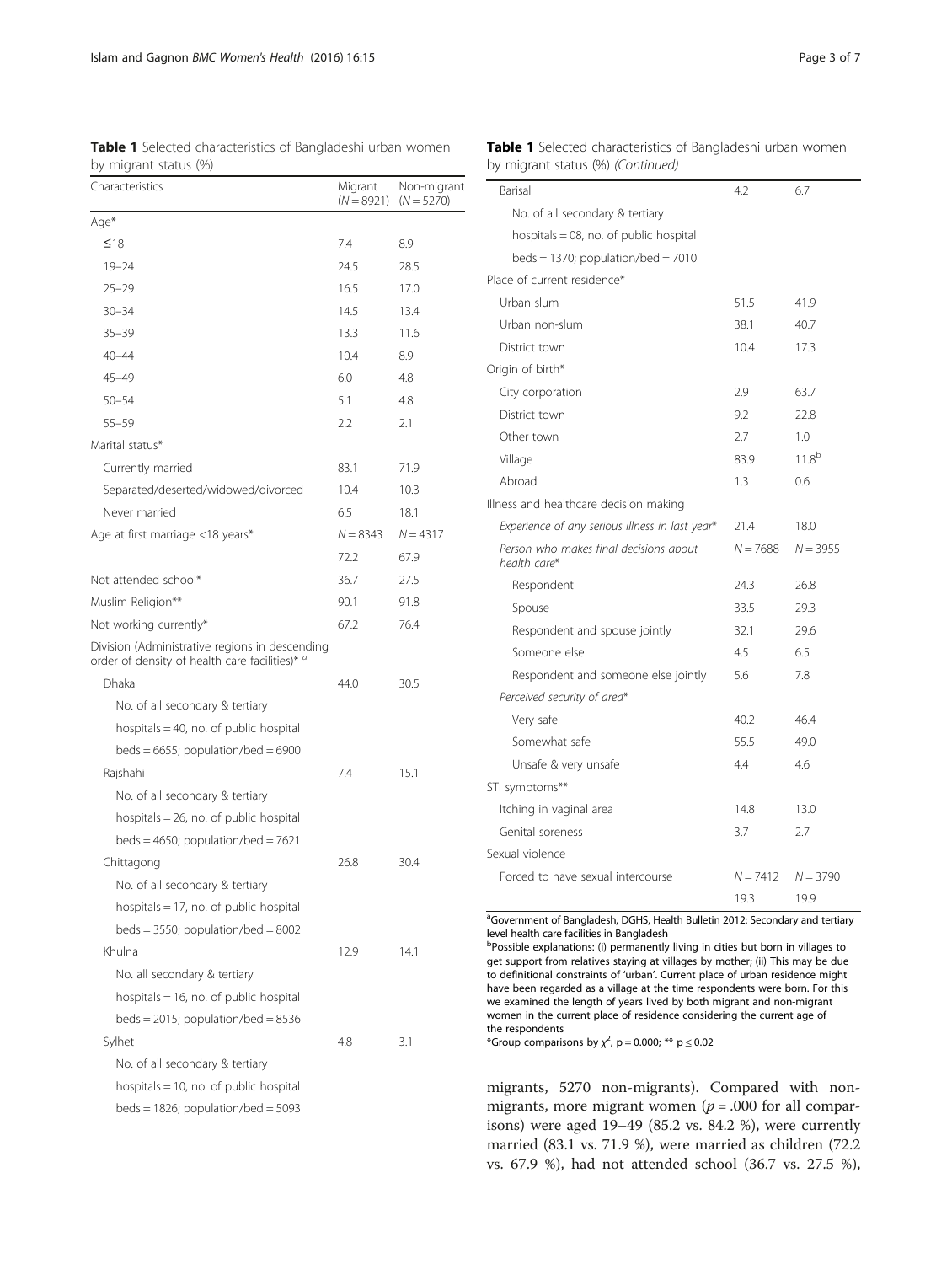were living in urban slums (51.5 vs. 41.9 %), had migrated from villages (83.9 vs.11.8 %), and lived in urban locations of Dhaka (44.0 vs. 30.5 %), and Chittagong (26.8 vs. 30.4 %) divisions.

Migrant and non-migrants differed in terms of RH care services received (Table 2). Compared to nonmigrants, more migrant women ( $p = .000$  for all comparisons): did not receive ANC during their last pregnancy (29.3 vs. 15.1 %), had home births more frequently (75.8 vs. 63.5 %), did not have a medical exam post-birth (70.3 vs 57.9 %), and did not take vitamin A post-birth (71.0 vs 65.2 %). Treatment sought for STI symptoms within the last 6 months was lower for migrants (40.9 vs. 44.6 %,  $p = .003$ ).

Table 3 shows the association of migration status (migrant/non-migrant) with reproductive health care services controlling for a range of variables. Migrants and nonmigrants did not differ significantly in their use of modern contraceptives and treatment for STI symptoms. However,

Table 2 Reproductive health care services of Bangladeshi urban women by migrant status (%)

| RH care services                                                                       | Migrant<br>$(N = 8921)$ | Non-migrant<br>$(N = 5270)$ |  |
|----------------------------------------------------------------------------------------|-------------------------|-----------------------------|--|
| Family Planning                                                                        |                         |                             |  |
| Any modern method of family planning                                                   | $N = 4193$              | $N = 2157$                  |  |
| (Pill, condom, injection, IUD, female<br>sterilization, male sterilization, implant)   | 88.2                    | 89.5                        |  |
| Sources of current method**                                                            | $N = 3697$              | $N = 1930$                  |  |
| Public sector: Govt. services                                                          | 21.5                    | 24.2                        |  |
| <b>NGOs</b>                                                                            | 18.6                    | 18.2                        |  |
| Private medical: hospital/clinic, pharmacy,<br>qualified doctor, traditional doctor    | 3.5                     | 3.6                         |  |
| Shop, relative/friend                                                                  | 51.3                    | 51.7                        |  |
| Others                                                                                 | 6.0                     | 3.9                         |  |
| Don't know                                                                             | 2.6                     | 2.0                         |  |
| No antenatal care (ANC) at last pregnancy*                                             | $N = 3421$              | $N = 1762$                  |  |
|                                                                                        | 29.3                    | 15.1                        |  |
| Place of delivery*                                                                     | $N = 3421$              | $N = 1762$                  |  |
| Home (own, parents, in-laws, others)                                                   | 75.8                    | 63.5                        |  |
| Govt. (hospital, upzila health complex,<br>MCWC-maternal and child welfare<br>centers) | 11.1                    | 16.6                        |  |
| Private clinic & NGO                                                                   | 12.9                    | 19.9                        |  |
| Other                                                                                  | 0.2                     | 0.0                         |  |
| No medical check after birth*                                                          | 70.3                    | 57.9                        |  |
| Mother not taken Vitamin A after delivery*                                             | 71.0                    | 65.2                        |  |
| Treatment sought for STIs within last                                                  | $N = 2595$              | $N = 1335$                  |  |
| 6 months** $a$                                                                         | 40.9 %                  | 44.6 %                      |  |

\*Group comparisons by  $\chi^2$ ,  $p = .000$ ; \*\*Group comparisons by  $\chi^2$ ,  $p \le 0.03$ <br><sup>a</sup>The frequencies of wemen who sought treatment for STIs in this table. <sup>a</sup>The frequencies of women who sought treatment for STIs in this table account for seven symptoms listed in the survey, and are therefore greater than the frequencies in Table [1](#page-2-0), which account for only two symptoms

Table 3 Association of migration status with reproductive health care services used controlling for group differences  $(N = 14,191)$ 

| Variables                                                                           | Coefficient<br><b>Odds</b><br>ratio |       | $95%$ C.L. |      | Level of |  |
|-------------------------------------------------------------------------------------|-------------------------------------|-------|------------|------|----------|--|
|                                                                                     |                                     | Lower | Upper      | Sig. |          |  |
| Current use of modern contraceptives by married women ( $N = 6350^a$ ) <sup>b</sup> |                                     |       |            |      |          |  |
| Migrant women $-.12$                                                                |                                     | .89   | .75        | 1.06 | .190     |  |
| ANC used at last pregnancy ( $N = 5183a$ ) <sup>b</sup>                             |                                     |       |            |      |          |  |
| Migrant women $-.73$                                                                |                                     | .48   | .41        | .56  | .000     |  |
| Treatment sought for STIs ( $N = 3930^a$ ) <sup>c</sup>                             |                                     |       |            |      |          |  |
| Migrant women $-.09$                                                                |                                     | .91   | .795       | 1.05 | .193     |  |
| Modern facilities used for birth ( $N = 5183a$ ) <sup>b</sup>                       |                                     |       |            |      |          |  |
| Migrant women $-.55$                                                                |                                     | .58   | .50        | .67  | .000     |  |
| Medical check after birth ( $N = 5183a$ ) <sup>b</sup>                              |                                     |       |            |      |          |  |
| Migrant women $-.47$                                                                |                                     | .63   | .55        | .71  | .000     |  |
| Vitamin A after birth $(N = 5183a)b$                                                |                                     |       |            |      |          |  |
| Migrant women                                                                       | $-.19$                              | .83   | .73        | .94  | .004     |  |

 $a$ Lower than  $N = 14,191$  due to missing data; of all women aged 10-59 years, 7.3 % (of 14,191) were past the reproductive span (50–59 years), therefore use of reproductive health care services might not be applicable to this age group <sup>b</sup>Controlling for current age, Muslim religion, working currently, attended school, slum residence, health care decision by the respondents with or without other, perceived security of the area

<sup>c</sup>Controlling for current age, Muslim religion, working currently, attended school, urban slum as place of current residence

compared to non-migrants, migrants continued to be less likely to receive ANC  $[OR = 0.48 (95 % CI 0.41, 0.56)]$ , to give birth in modern facilities  $[OR = 0.58 (0.50, 0.67)]$ , to not have a medical exam post-birth  $[OR = 0.63 (0.55, 0.71)],$ and to take vitamin A post-birth  $[OR = 0.83 (0.73, 0.94)].$ 

#### Relationship between migration indicators and use of reproductive health services among internal migrants to urban areas in Bangladesh

Table [4](#page-4-0) shows migration indicators associated with use of reproductive health care services among migrant women only, controlling for a range of other variables. Being village-born (rather than urban-born) was significantly associated with less likely: use of ANC [OR 0.73 (0.57, 0.93)], treatment of STI symptoms [OR 0.75 (0.60, 0.93)], medical exam post-birth [OR 0.65 (0.53, 0.81)], and vitamin A post-birth [OR 0.70 (0.57, 0.85)]. Migrating for work or education (rather than any other reasons) was responsible for less likely: use of ANC [OR 0.83 (0.69, 0.99)], use of modern facilities for birth [OR 0.75 (0.59, 0.95)], and receiving a medical exam postbirth [OR 0.67 (0.54, 0.82)]. Years lived in urban areas by the respondent had a significant beneficial effect on ANC only [OR 1.04 (1.02, 1.06)].

#### **Discussion**

Bangladesh is facing a rapid increase in its urban migrant population. This poses significant challenges for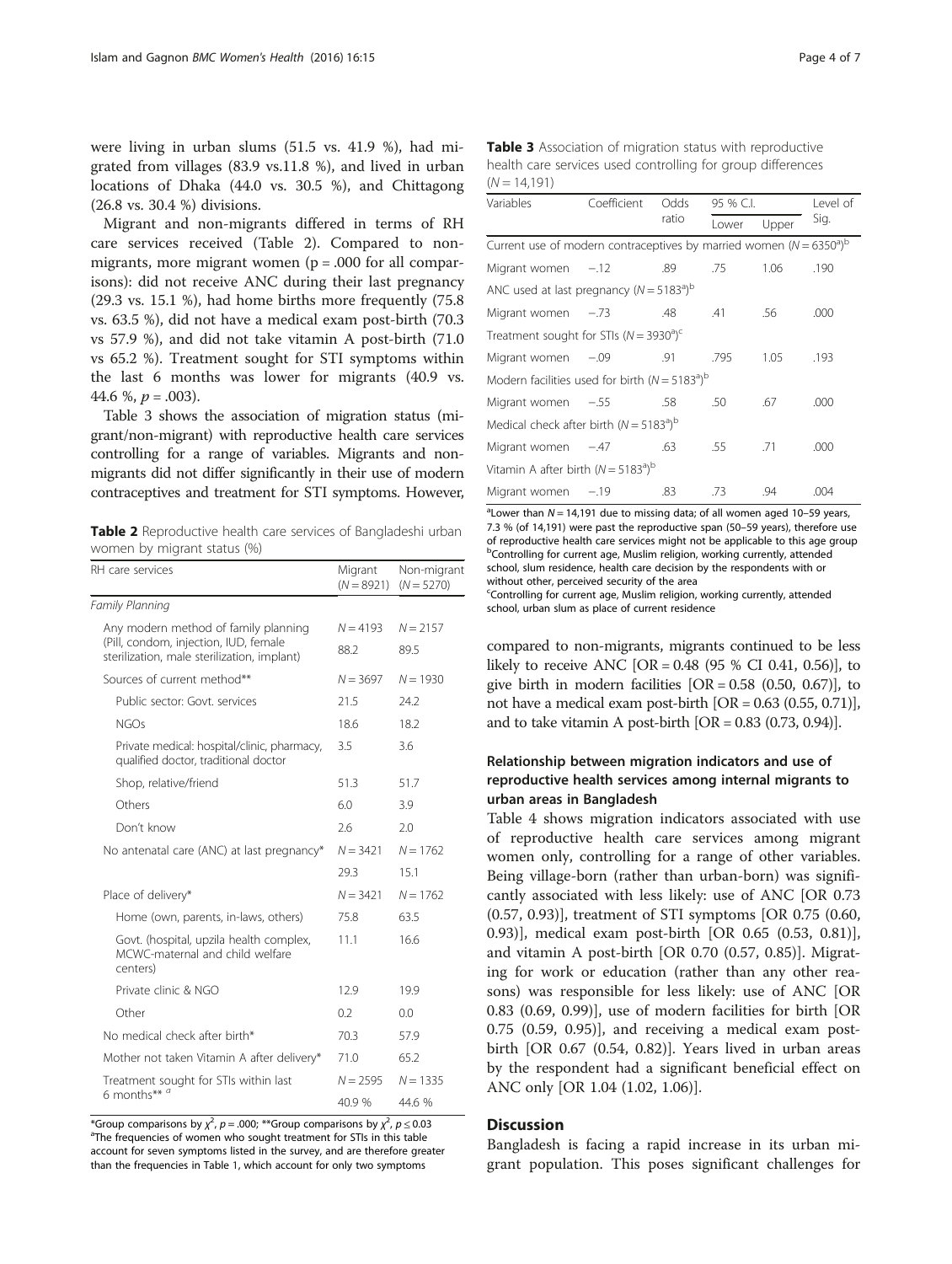<span id="page-4-0"></span>

| <b>Table 4</b> Factors associated with use of reproductive health care services among migrant women only ( $N = 8921$ ) |  |  |
|-------------------------------------------------------------------------------------------------------------------------|--|--|
|                                                                                                                         |  |  |

| Variables                                                                         | Coefficient | Odds ratio | 95 % C.I. |       | Level of Sig. |
|-----------------------------------------------------------------------------------|-------------|------------|-----------|-------|---------------|
|                                                                                   |             |            | Lower     | Upper |               |
| Currently modern contraception used by married women ( $N = 4193a$ ) <sup>b</sup> |             |            |           |       |               |
| Length of years lived                                                             | $-.01$      | .99        | .98       | 1.01  | .233          |
| Born in villages                                                                  | .01         | 1.14       | .88       | 1.46  | .322          |
| Migrated for work, employment &education                                          | $-.17$      | .84        | .67       | 1.06  | .148          |
| ANC attended during last pregnancy ( $N = 3421a$ ) <sup>b</sup>                   |             |            |           |       |               |
| Length of years lived                                                             | .04         | 1.04       | 1.02      | 1.06  | .000          |
| Born in villages                                                                  | $-.32$      | .73        | .57       | .93   | .010          |
| Migrated for work, employment & education                                         | $-.19$      | .83        | .69       | 1.00  | .047          |
| Treatment sought for STIs ( $N = 2595^a$ ) <sup>c</sup>                           |             |            |           |       |               |
| Length of years lived                                                             | .00         | 1.00       | 1.00      | 1.00  | .099          |
| Born in villages                                                                  | $-29$       | .75        | .59       | .93   | .011          |
| Migrated for work, employment &education                                          | .14         | 1.15       | .96       | 1.39  | .140          |
| Modern facilities used for delivery of birth ( $N = 3421^{\circ}$ ) <sup>b</sup>  |             |            |           |       |               |
| Length of years lived                                                             | $-.01$      | .99        | .98       | 1.01  | .439          |
| Born in villages                                                                  | $-45$       | .64        | .51       | .80   | .000          |
| Migrated for work, employment & education                                         | $-.29$      | .75        | .59       | .95   | .016          |
| Medical check after birth $(N = 3421a)b$                                          |             |            |           |       |               |
| Length of years lived                                                             | $-.00$      | 1.00       | .98       | 1.01  | .844          |
| Born in villages                                                                  | $-.43$      | .65        | .53       | .81   | .000          |
| Migrated for work, employment & education                                         | $-.41$      | .67        | .54       | .82   | .000          |
| Vitamin A after birth $(N = 3421^a)^b$                                            |             |            |           |       |               |
| Length of years lived                                                             | .01         | 1.01       | 1.00      | 1.03  | .088          |
| Born in villages                                                                  | $-.36$      | .70        | .57       | .85   | .000          |
| Migrated for work, employment & education                                         | $-.14$      | .87        | .72       | 1.06  | .167          |

<sup>a</sup>N is less than 8921 due to missing data; of all women aged 10–59 years, 7.3 % (of 14,191) were past the reproductive span (50–59 years), therefore use of reproductive health care services might not be applicable to this age group

<sup>b</sup>Controlling for length of years lived, born in villages, migrated for work, employment and education, current age, Muslim religion, working currently, attended school, urban slum as place of current residence, healthcare decision by somehow respondent, and safe community security

c Controlling for Length of months lived, born in villages, migrated for work, employment and education, current age, Muslim religion, working currently, attended school, urban slum as place of current residence

the country to respond to their health service needs. Difficulties in reaching migrant women to offer reproductive health services could become a barrier in the country's progress towards the Millennium Development Goals (MDGs). To date, studies on migration in Bangladesh have focused mainly on reasons for migration and basic characteristics of migrants. Some have examined the relationship between migration and fertility and family planning, child survival, and household living conditions [\[17](#page-6-0), [26\]](#page-6-0). Ours is the first study known to us which looks at the relationship between migration and use of reproductive health care services.

Our study demonstrates that there are significant differences in use of reproductive health care services between urban migrant and non-migrant women in Bangladesh. We found urban migrant women to be vulnerable given their more limited use of reproductive health care services than non-migrants, with the exception of using modern contraception, which migrant women living in slums were more likely to do. Recently (October 14, 2014) disseminated limited preliminary findings of the 2013 Bangladesh UHS showed: (i) the contraception prevalence rate to be highest in urban slums and lowest in non-slums; (ii) only half of the women living in slums received ANC from medically trained providers; and (iii) very few home deliveries were attended by medically trained providers in three urban locations – city corporation slum, non-slum and other urban [[29\]](#page-6-0). Our study shows that there are virtually no differences for use of modern contraception among migrant and non-migrant women. This finding might be attributed to easy access to contraceptives, familyplanning awareness raised by non-governmental organizations, and a lack of space in urban housing. On the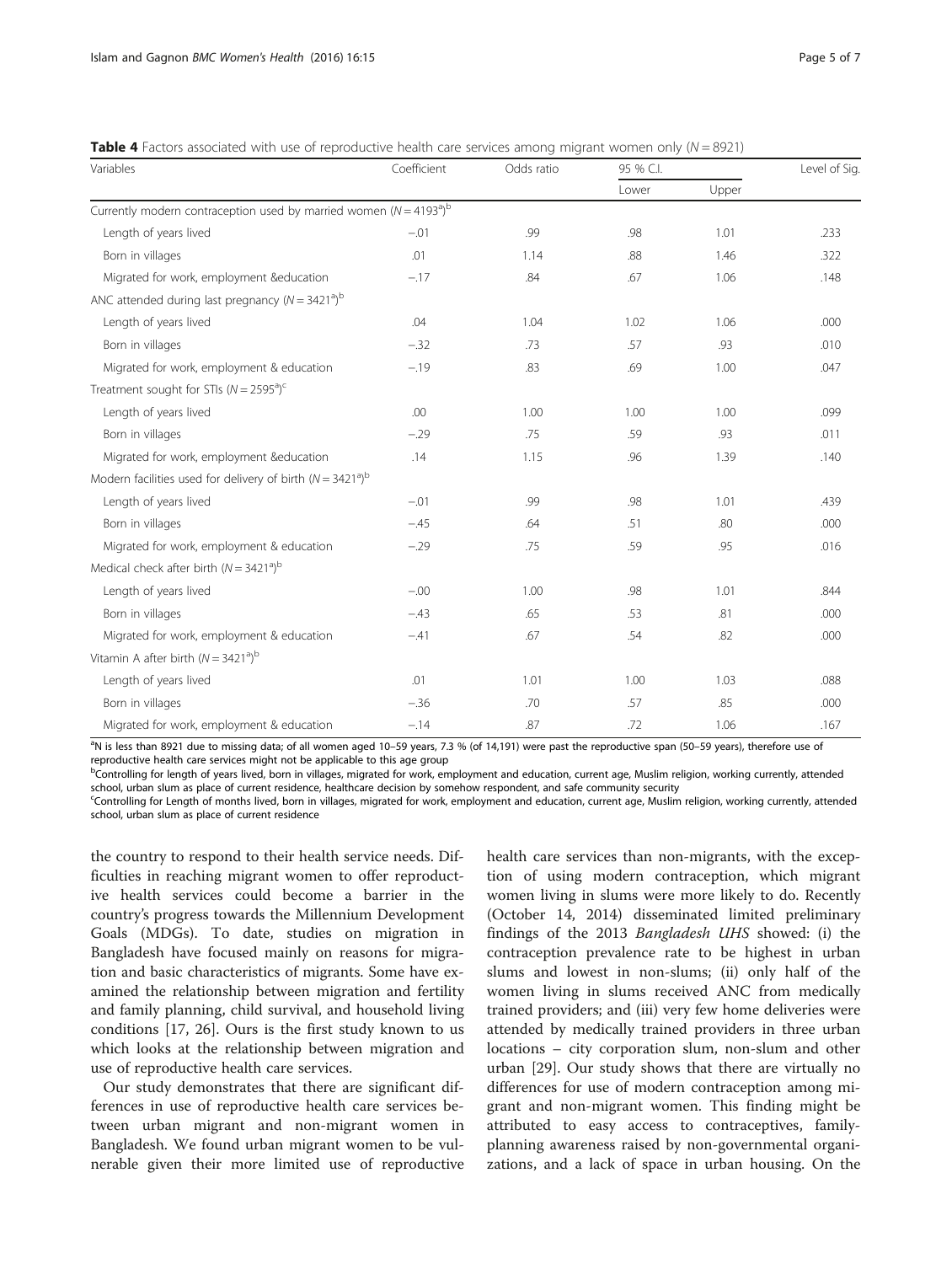other hand, migrant women reported seeking treatment for STI symptoms less than non-migrant women, although less than half of each group sought care. It is possible that women experiencing symptoms of STIs might think that they need not seek medical attention due to a lack of knowledge and/or the stigma attached to STIs. Thus, policy makers should implement measures to provide both migrant and non-migrant women with equal but increased access to health care services as well as sexual health education.

Of the three migrant indicators examined, being village-born (rather than urban-born) was significantly associated with less use of health services in four of six services examined; migrating for work or education (rather than any other reasons) was responsible for less health care use in three of the six services examined. However, years lived in urban areas had a significant beneficial effect on ANC. This increase in use may be the result of greater exposure to other women who use the service or to messages about the benefits of ANC. On the other hand, lower use of other pregnancy-related services may be the result of a limited supply of health services including maternal health outreach programs for women originating from rural areas. Social prejudice against modern and established health facilities may also contribute to the lower use of such services.

The findings of our study may be applicable to countries with a similar economic profile to Bangladesh such as Cambodia, Kenya, or Cameroon. The average amount of disposable income available to persons residing in these countries may explain differences in access to and use of reproductive health care services. In addition, poverty often forces people to move in search of work and leads to rural-to-urban migration [[30\]](#page-6-0). Expanded trade, and climate change are also driving increased mobility in these countries.

#### Strengths and limitations

Our study is drawn from a large and representative data set covering all urban areas in Bangladesh, the result of the first survey of its kind on urban health in Bangladesh. We explored a range of major reproductive health service components as they relate to migration indicators, a field of inquiry previously underexplored in Bangladesh. However, our study was not exempt from limitations, the most important of which was the use of existing data rather than gathering primary data in which questions more closely related to our research questions could have been asked of participants.

#### Conclusions

Bangladeshi women who migrated to urban areas in Bangladesh were significantly less likely than nonmigrants to use reproductive health care services related

to pregnancy care: ANC; giving birth in modern facilities; receiving a medical exam post-birth; and receiving vitamin A post-birth. These women also tended towards less use of modern family planning methods and treatment for STI symptoms, compared to non-migrants. However, migrant women who had lived in urban areas longer were more likely to use ANC. The reproductive health of urban migrant women is under-studied in Bangladesh; data are needed to create and adjust programs to improve their use of health care services. The government of Bangladesh may consider more strategies to address reproductive health care services for urban migrant women. These could include ensuring the availability of services in urban areas for migrant women, especially those who originated in villages and migrated for work and education. It is expected that results from this study will assist in future planning of health and social interventions, internal migration policies, and in defining future research agendas.

#### Abbreviations

ANC: Antenatal Care; HIV/AIDS: Human Immunodeficiency Virus Infection/ Acquired Immune Deficiency Syndrome; STI: Sexually Transmitted Infections; UHS: Urban Health Survey; UNC: University of North Carolina.

#### Competing interests

The authors declare that they have no competing interests.

#### Authors' contributions

Analyses and the first draft of the manuscript were prepared by MMI. All subsequent drafts were jointly (MMI and AJG) reviewed and edited, and accepted for the final version. Both authors read and approved the final manuscript.

#### Authors' information

Mohammad Mainul Islam, PhD is Associate Professor in the Department of Population Sciences, University of Dhaka, Bangladesh. He was a GHR-CAPS (Global Health Research Capacity Strengthening Program) Postdoctoral Fellow at the Ingram School of Nursing, McGill University, Canada from May 1, 2013 to October 31, 2014. Dr. Islam's work broadly focuses on child health, reproductive health, and public health. His research also focuses on understanding population health, with specific interests in global health, social demography, population and development, etc. Anita J. Gagnon, RN, MPH, PhD is Professor and Interim Director at the Ingram School of Nursing of McGill University, and Senior Scientist at the McGill University Health Centre Research Institute, in Montreal, Quebec, Canada. Dr. Gagnon was the founding co-leader and remains active in Reproductive Outcomes And Migration (ROAM): An international research collaboration. She was the McGill Ingram School of Nursing's academic leader in Global Health, and she continues to be active in the Global and Indigenous Health Nursing (GAIHN) Committee. Her research interests include the reproductive health of forced migrant women; maternal, child and perinatal health; health services research; public health; epidemiology; and evidence-based practice (both clinical and policy).

#### Acknowledgements

(i) Global Health Research Capacity Strengthening Program (GHR-CAPS) for postdoctoral bursary in global health research at McGill University, Montreal, Quebec, Canada.

(ii) MEASURE Evaluation (University of North Carolina Population Center), funded by the United States Agency for International Development (USAID), USA and NIPORT (Bangladesh) for allowing access to the 2006 Bangladesh Urban Health Survey Data. Data for this research were provided by MEASURE Evaluation, but the views expressed do not necessarily reflect those of USAID, the US government, or MEASURE Evaluation.